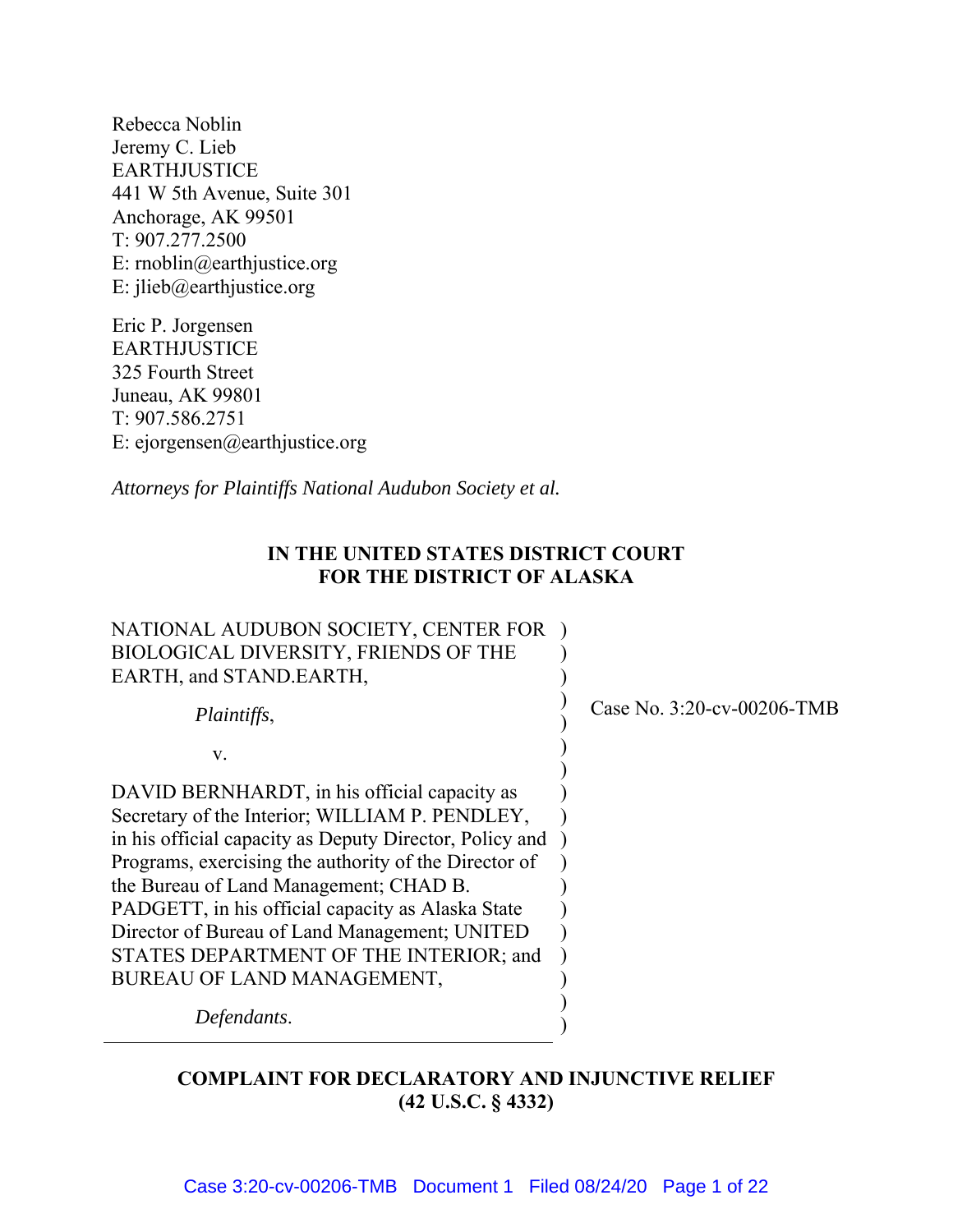#### **INTRODUCTION**

1. This action arises from the Bureau of Land Management's (BLM) revision of the Integrated Activity Plan (Plan) for the National Petroleum Reserve-Alaska (Reserve), opening up millions of currently protected acres in the most fragile and valuable parts of the Reserve to new oil and gas leasing, exploration, and development. BLM's final environmental impact statement (EIS) fails to comply with the agency's obligations under the National Environmental Policy Act (NEPA).

2. The 23-million-acre Reserve is ecologically rich and supports a diversity of wildlife that has fed and supported cultural traditions for Alaska Native peoples for thousands of years. Areas the revised Plan targets for increased industrial oil and gas activities are recognized as a globally important ecological resource, home to a diversity of species, including bears, muskoxen, caribou, and millions of migratory birds. The lakes and lagoons of the Reserve, including Teshekpuk Lake, are the birthplace of millions of birds that fly to all 50 states and five continents. Under the revised Plan, Teshekpuk Lake and areas surrounding many of the Reserve's other lakes and lagoons will be opened for leasing to oil companies. The Reserve provides calving, insect relief, and migration areas for the Western Arctic and Teshekpuk Caribou Herds, which provide vital subsistence resources for more than 40 communities in northern and western Alaska. The revised Plan will open much of these herds' previously protected habitats to leasing. Coastal areas of the Reserve to be opened for leasing provide designated critical habitat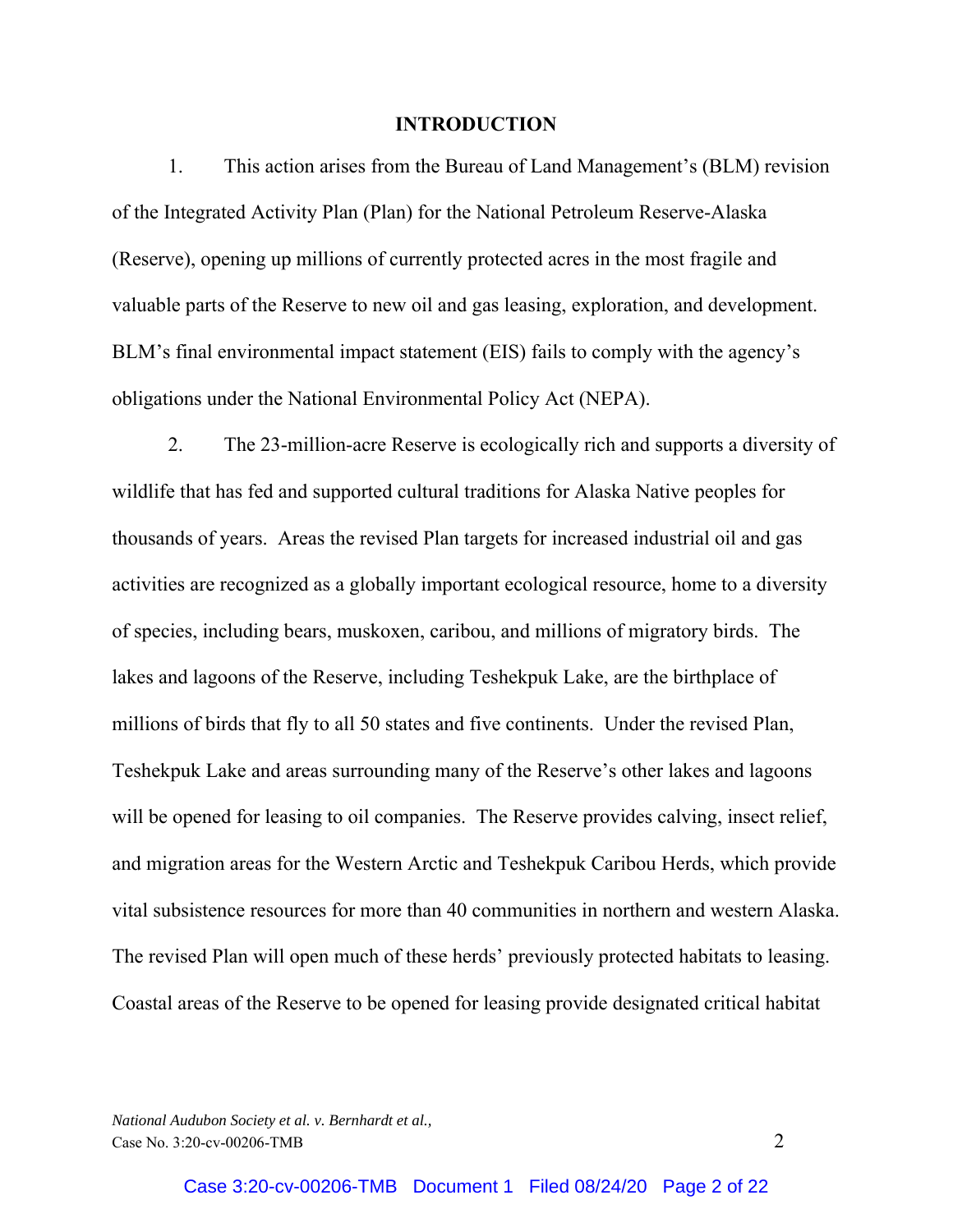for polar bears and important habitat for other marine mammals, including Pacific walruses and ice seals.

3. BLM's revised Plan will open up millions more acres to oil and gas leasing, many of which are in designated Special Areas that have been protected up until now for their world-class value to wildlife and subsistence. BLM projects that oil production, surface disturbance, gravel and water use, and greenhouse gas emissions could roughly double compared to the prior Plan. The projected proliferation of oil and gas activities under the revised Plan will increase negative impacts to the Reserve's ecosystem, significantly affecting the people and wildlife in the Reserve and beyond.

4. BLM's final EIS does not analyze or describe the full scale of impacts the revised Plan will bring to the Reserve, nor does it assess specifically the full impacts of the entire breadth of actions it purports to cover, actions that include holding annual lease sales in the Reserve for the next two decades. BLM failed to take a hard look at the significant impacts of the revised Plan on the climate and on the resources of the Reserve, and it failed to consider reasonable alternatives, in violation of NEPA.

5. The Secretary of the Interior has not issued a record of decision for the Plan as of the filing of this complaint on August 24, 2020.

6. The Naval Petroleum Reserves Production Act (NPRPA) provides that "[a]ny action seeking judicial review of the adequacy of any program or site-specific environmental impact statement . . . concerning oil and gas leasing in the National Petroleum Reserve-Alaska shall be barred unless brought in the appropriate District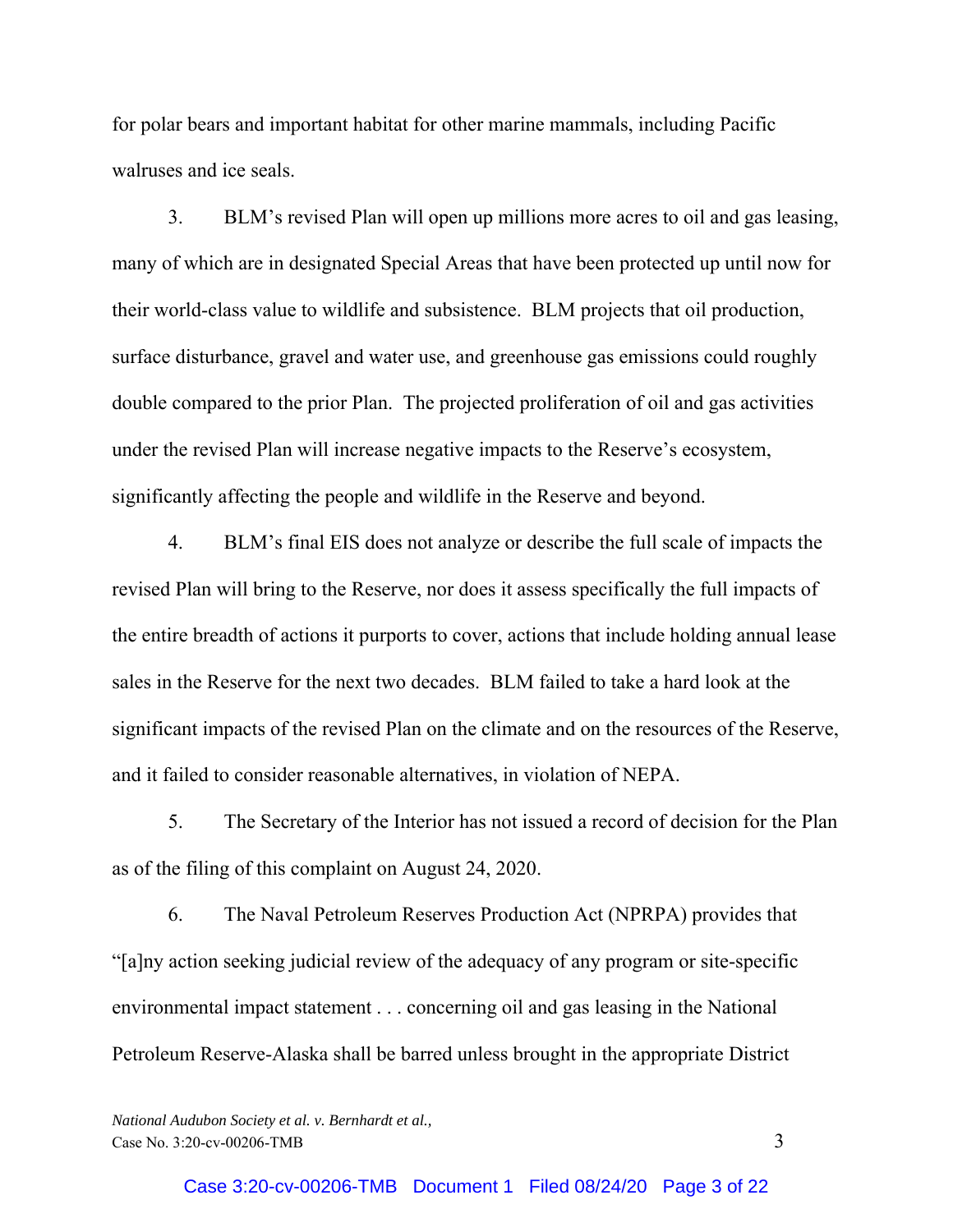Court within 60 days after notice of the availability of such statement is published in the Federal Register." 42 U.S.C. § 6506a(n)(1).

7. Plaintiffs do not concede that this requirement applies when an agency fails to publish a record of decision within 60 days after publishing a final EIS. Plaintiffs nevertheless file this complaint within 60 days after June 26, 2020, the date notice of availability of the final EIS was published in the Federal Register, 85 Fed. Reg. 38,388 (June 26, 2020), in order to ensure all of Plaintiffs' claims are preserved.

8. This complaint challenges the final EIS that BLM has indicated will support its record of decision. Once BLM publishes the record of decision, Plaintiffs intend to file an amended complaint expanding and detailing the claims alleged in this complaint, including claims against the record of decision.

#### **JURISDICTION & VENUE**

9. The Court has jurisdiction over this action pursuant to 28 U.S.C. § 1331 and 28 U.S.C. §§ 2201-2202. Venue is appropriate under 28 U.S.C. § 1391(e).

## **PLAINTIFFS**

10. Plaintiff National Audubon Society (Audubon), founded in 1905, is a notfor-profit corporation organized under the laws of the State of New York, with its headquarters office in New York, New York, and a state office in Anchorage, Alaska. Audubon also has over 450 local chapters around the country, including five chapters in Alaska. Audubon's mission is to protect birds, and the places they need, today and tomorrow, throughout the Americas using science, advocacy, education, and on-the-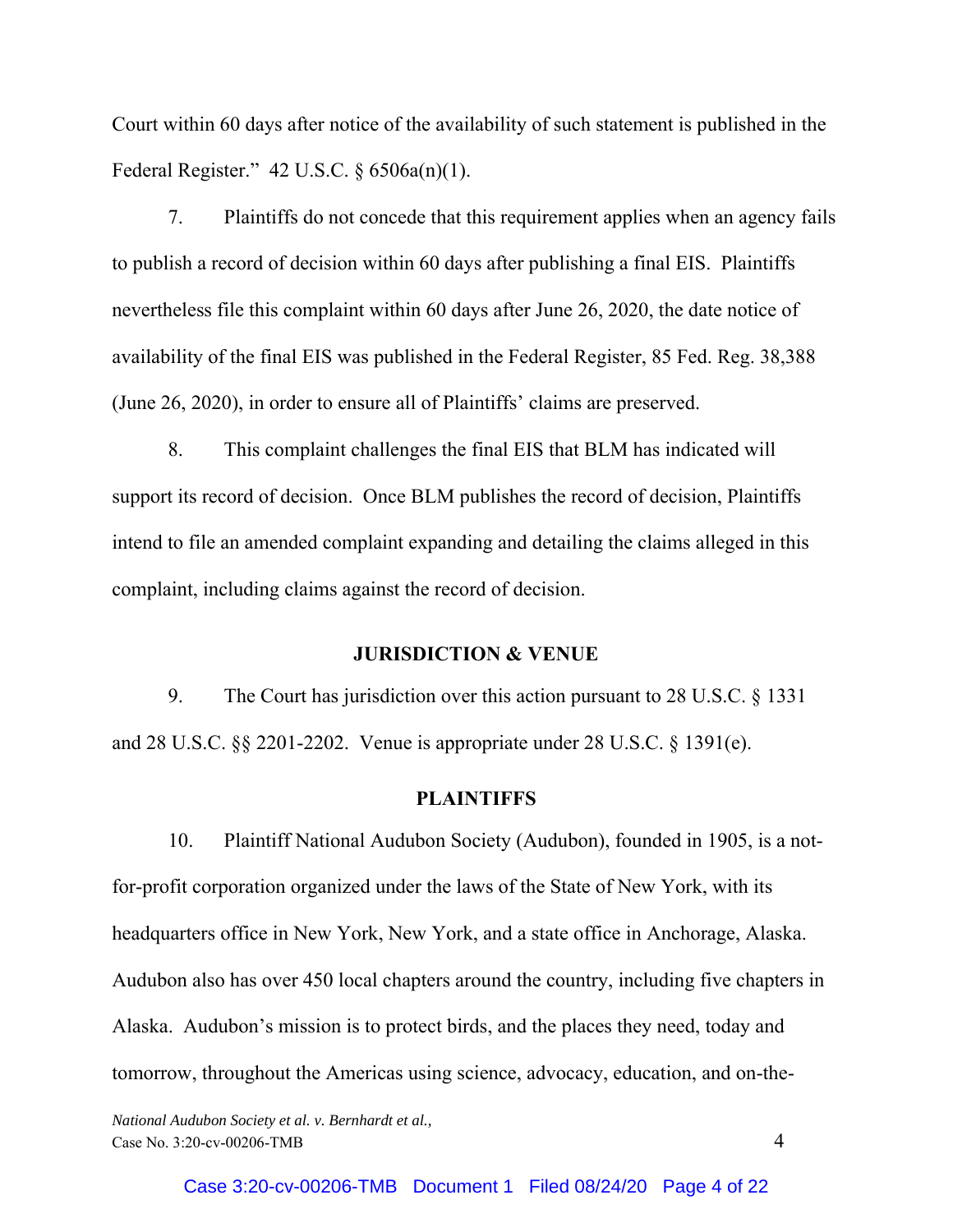ground conservation. Audubon has 1.9 million members nationwide, including approximately 4,800 members in Alaska. Audubon has been actively involved in advocating for protection of the biological resources in the Reserve since 1977, and was instrumental in advocating for the boundaries of the areas protected from oil and gas activities under the 2013 Integrated Activity Plan.

11. Plaintiff Center for Biological Diversity (the Center) is a national, nonprofit organization, with offices across the country and in La Paz, Mexico. The Center's mission is to ensure the preservation, protection, and restoration of biodiversity, native species, ecosystems, public lands, and public health. The Center has more than 81,800 members. The Center is actively involved in species and habitat protection issues throughout the United States, including protection of the Arctic and wildlife threatened by oil and gas leasing, exploration, and development. As part of these efforts, the Center works to protect Arctic wildlife that lives in and near the Reserve from the numerous harms inherent in oil and gas leasing, exploration, and development, including noise pollution, habitat destruction, oil spills, and greenhouse gas pollution that exacerbates the climate crisis.

12. Plaintiff Friends of the Earth is a tax-exempt,  $501(c)(3)$  organization and a not-for-profit corporation. Friends of the Earth is a membership organization consisting of nearly 178,000 members, including more than 400 members who live in Alaska, and more than 1.7 million activists nationwide. Friends of the Earth is also a member of Friends of the Earth-International, which is a network of grassroots groups in 74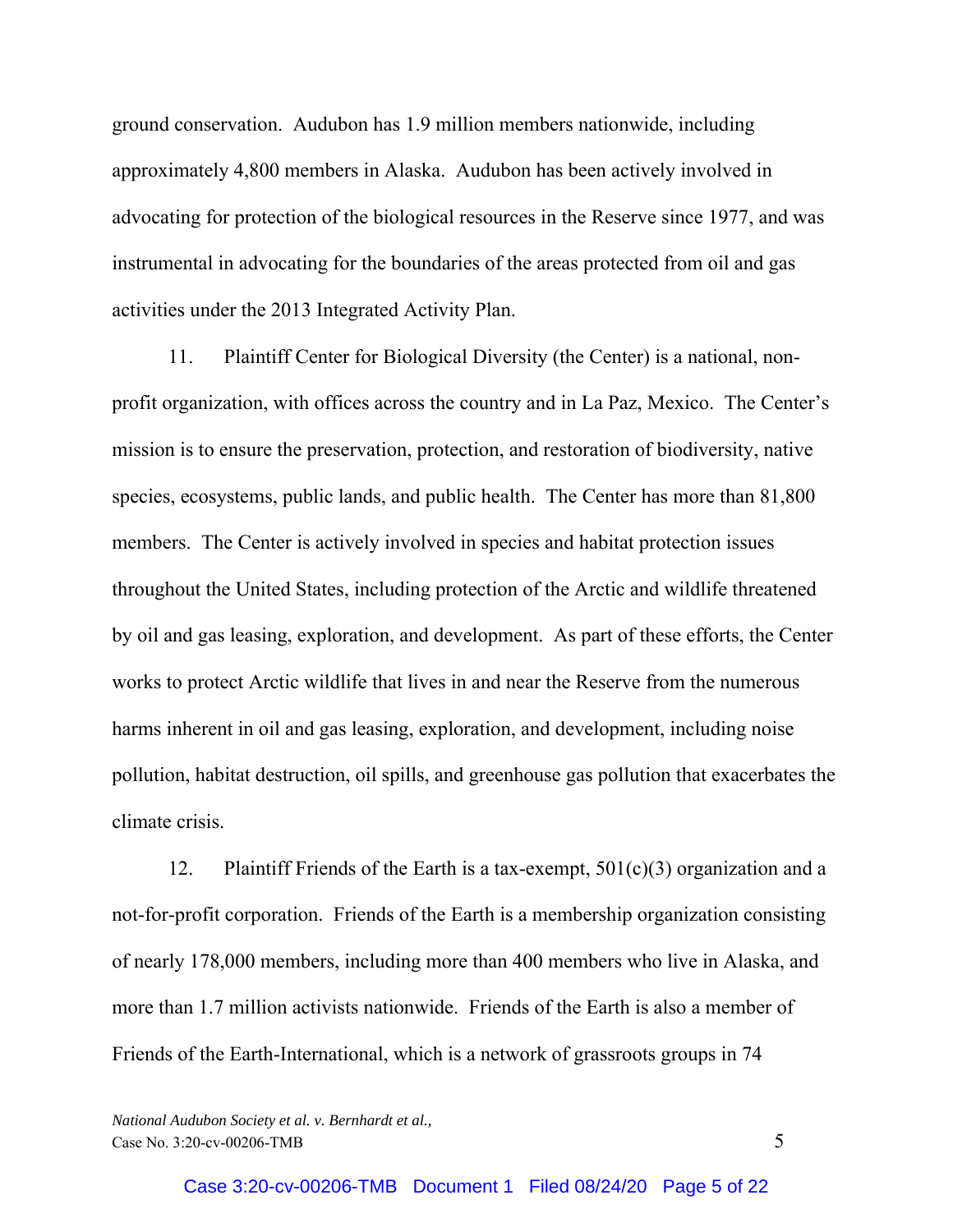countries worldwide. Friends of the Earth's mission is to protect our natural environment, including air, water, and land, and to create a more healthy and just world. Friends of the Earth utilizes public education, advocacy, legislative processes, and litigation to achieve its organizational goals. Friends of the Earth is concerned about the potential adverse impacts that fossil fuel exploration and development activities in Alaska's Arctic, including in the Reserve, have on the climate and people, fish, birds, and other species that depend on this region. Therefore, on behalf of its members and activists, Friends of the Earth actively engages in advocacy to influence U.S. energy and environmental policies affecting Alaska's Arctic.

13. Stand.earth (Stand) is an international advocacy organization that works to create a world where respect for people and the environment comes first. It does so by challenging corporations and governments to treat people and the environment with respect because our lives depend upon it. Stand's campaigns challenge destructive corporate practices and governmental policies, demand accountability, and create solutions among diverse constituencies. Some of Stand's recent campaigns focus on the urgent need to transition away from fossil fuels, including oil; advocate for no further expansion of fossil fuel infrastructure; protect the Arctic, Amazon, and Athabasca from pressure to expand oil drilling; halt the use and carriage of heavy fuel oil in Arctic waterways, including Alaska's Western Arctic shoreline; and ensure that the Arctic National Wildlife Refuge remains free from fossil fuel extraction.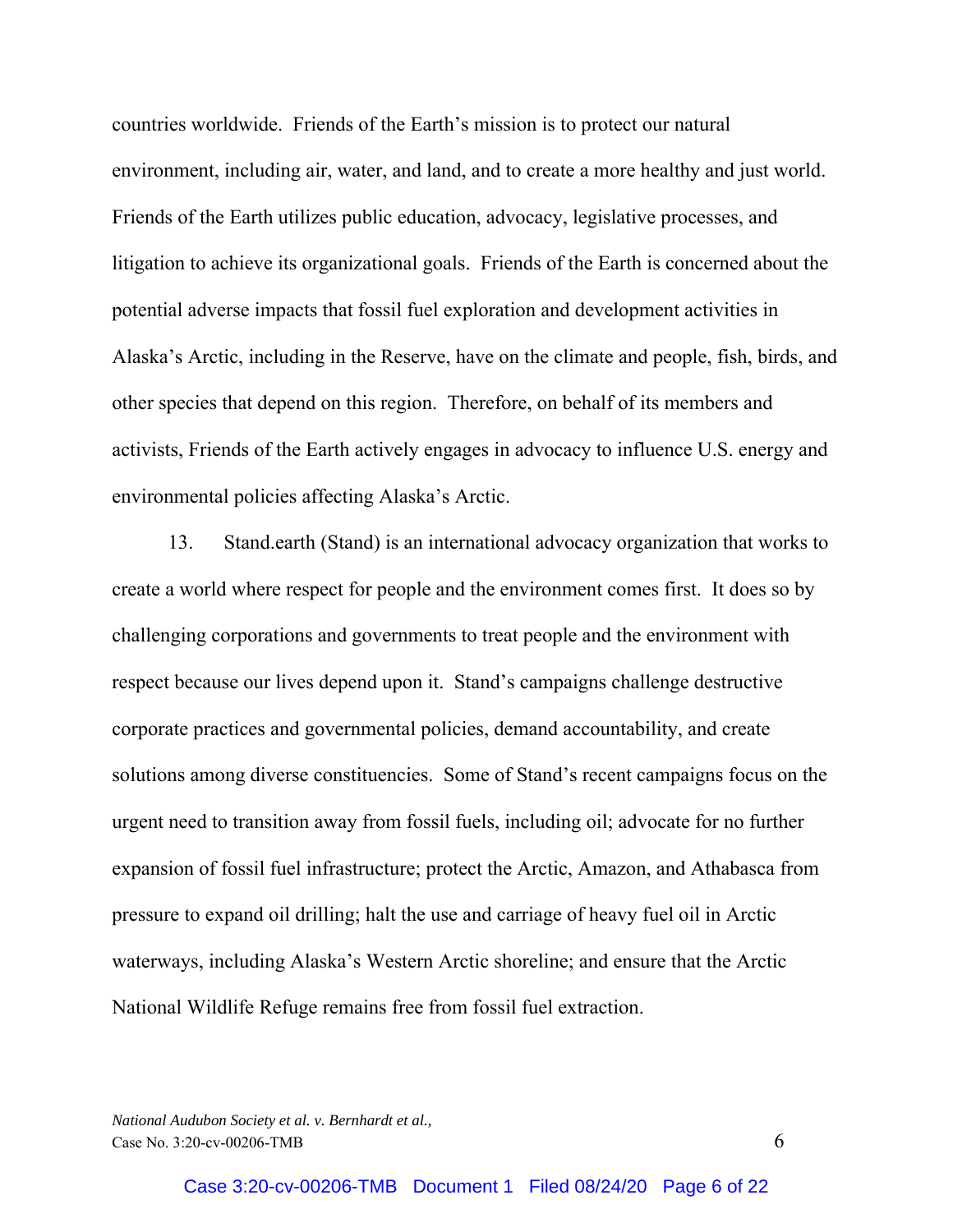14. Members of plaintiff groups use and enjoy—and intend to continue to use and enjoy—the Reserve for various purposes, including subsistence activities, recreation, wildlife viewing, education, research, photography, and/or aesthetic and spiritual enjoyment. Members of plaintiff groups also use or otherwise enjoy migratory wildlife that depend on the Reserve. Opening more of the Reserve's wildlife habitat and special places to fossil fuel development, as analyzed in BLM's final EIS, will directly and irreparably injure these interests.

15. Plaintiffs submitted comments to BLM on the Plan's draft EIS. Each of the plaintiff groups monitors the use of public lands in the Reserve and compliance with the laws respecting these lands, educates its members and the public concerning the management of these lands, and advocates policies and practices that protect the natural and cultural values and sustainable resources of these lands. It is impossible to achieve these organizational purposes fully without adequate information and public participation in the processes required by law for the management of these public lands. The interests and organizational purposes of the plaintiffs will be directly and irreparably injured by Defendants' violations of law as described in this complaint.

#### **DEFENDANTS**

16. Defendant David Bernhardt is the Secretary of the United States Department of the Interior. He is sued in his official capacity.

17. Defendant William Perry Pendley is the official who is exercising the authority of the Director of BLM. He is sued in his official capacity. Mr. Pendley is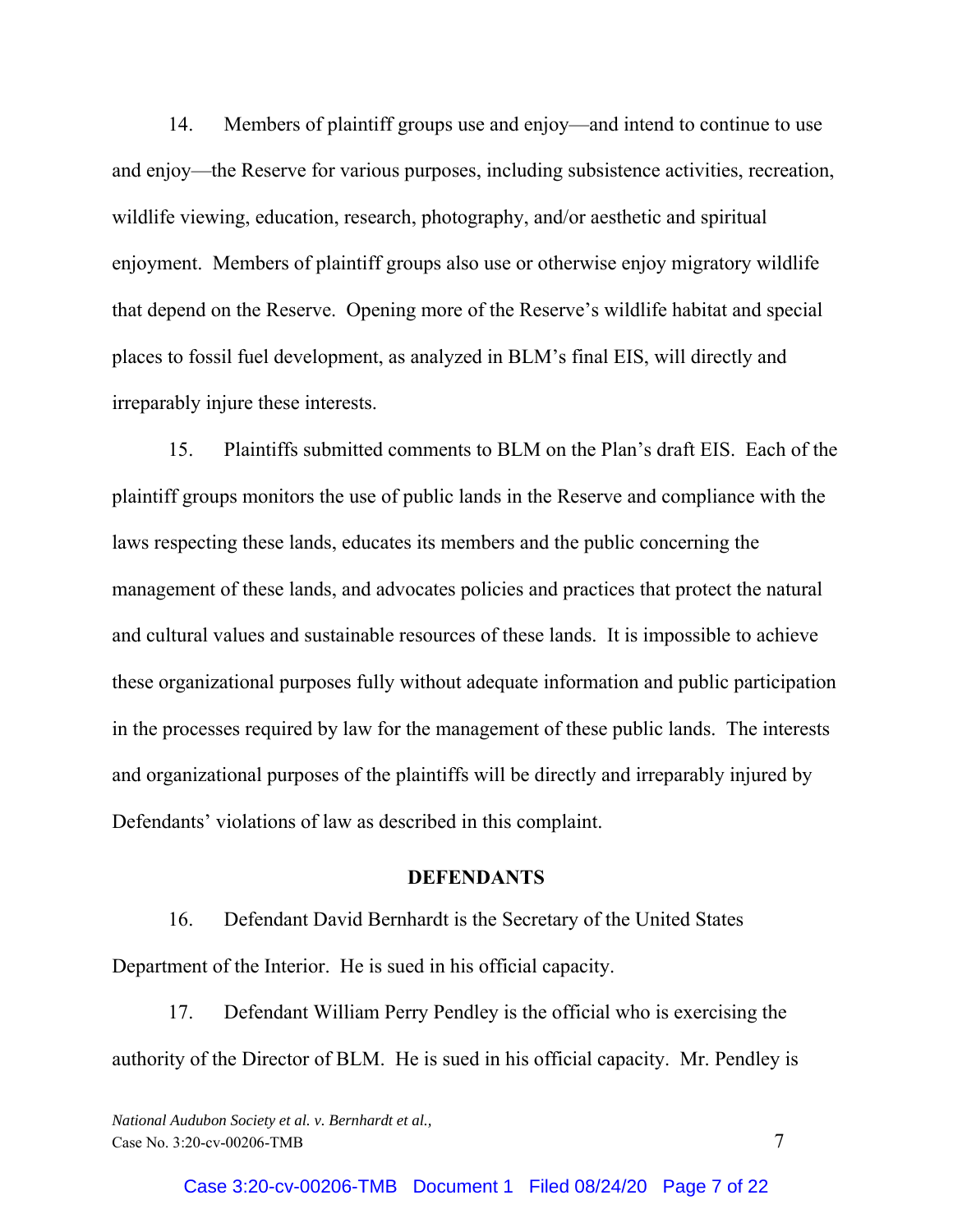responsible for the supervision and management of all decisions, operations, and activities of BLM.

18. Defendant Chad B. Padgett is the Alaska State Director of BLM. He is sued in his official capacity.

19. Defendant United States Department of the Interior is an agency of the United States responsible for oversight of BLM.

20. Defendant BLM is an agency of the United States Department of the Interior entrusted with the conservation and management of resources within the Reserve.

#### **STATUTORY FRAMEWORK**

## **I. The Naval Petroleum Reserves Production Act**

21. In 1976, Congress passed, and subsequently amended in 1980, the NPRPA, which transferred jurisdiction over the Reserve from the Navy to the Secretary of the Interior, in recognition of the area's significant ecological value and the need to protect it. Pub. L. 94-258, Title I §§ 102-03, 90 Stat. 303-04 (codified at 42 U.S.C. §§ 6502-6503). The NPRPA created a management structure for the Reserve separate from other public land laws, including the Mineral Leasing Act. 42 U.S.C. § 6502 (withdrawal from entry and disposition under public land laws).

22. Because of the world-class wildlife and subsistence values of the Reserve, the NPRPA requires the Secretary to balance any oil and gas leasing, exploration, and development it authorizes with protecting and conserving other resources and uses in the Reserve. 42 U.S.C. §§ 6504(a), 6506a(b).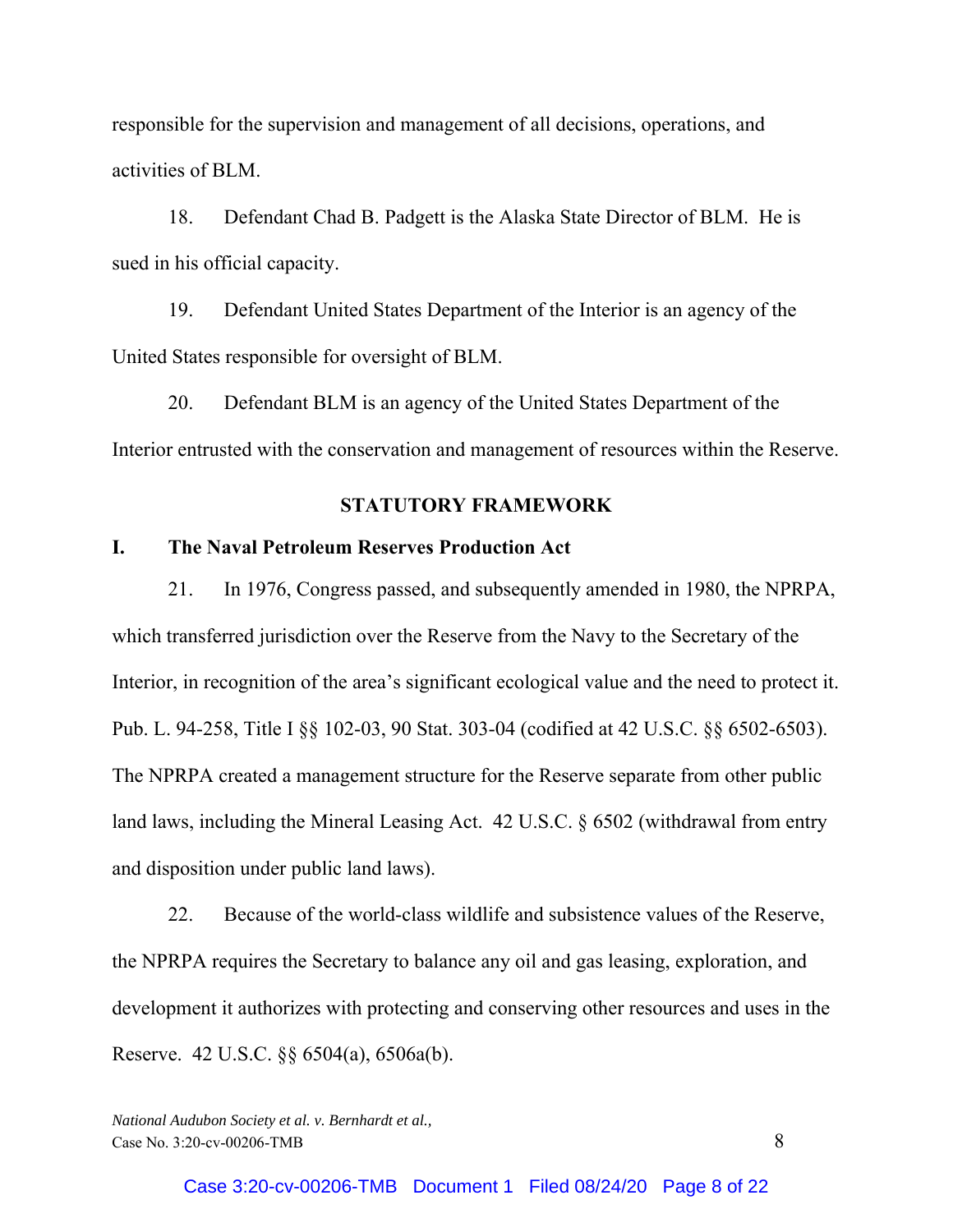23. The NPRPA requires the Secretary to impose "conditions, restrictions, and prohibitions" on any activities undertaken pursuant to the Act "as the Secretary deems necessary or appropriate to mitigate reasonably foreseeable and significantly adverse effects on the surface resources of the Reserve." 42 U.S.C. § 6506a(b).

24. The NPRPA further requires the Secretary to provide "maximum protection" to areas containing "significant subsistence, recreational, fish and wildlife, or historical or scenic value." 42 U.S.C. § 6504(a). "Special areas" that require "maximum protection" are "areas within the [R]eserve identified by the Secretary of the Interior as having significant subsistence, recreational, fish and wildlife, or historical or scenic value and, therefore, warranting maximum protection of such values to the extent consistent with the requirements of the Act for the exploration of the Reserve." 43 C.F.R. § 2361.0-5(f). BLM's regulations specifically name the Teshekpuk Lake, Utukok River Uplands, and Colville River Special Areas as possessing such values. *Id.* § 2361.1(c).

#### **II. The National Environmental Policy Act**

25. NEPA is the United States' basic national charter for protection of the environment. It requires federal agencies to take a hard look at environmental consequences and consider less-damaging approaches before approving actions involving public resources. 42 U.S.C. §§ 4331-4347. The Council on Environmental Quality has promulgated regulations implementing NEPA that are binding on federal agencies. 40 C.F.R. §§ 1500-1508.

*National Audubon Society et al. v. Bernhardt et al.,*  Case No. 3:20-cv-00206-TMB 9

Case 3:20-cv-00206-TMB Document 1 Filed 08/24/20 Page 9 of 22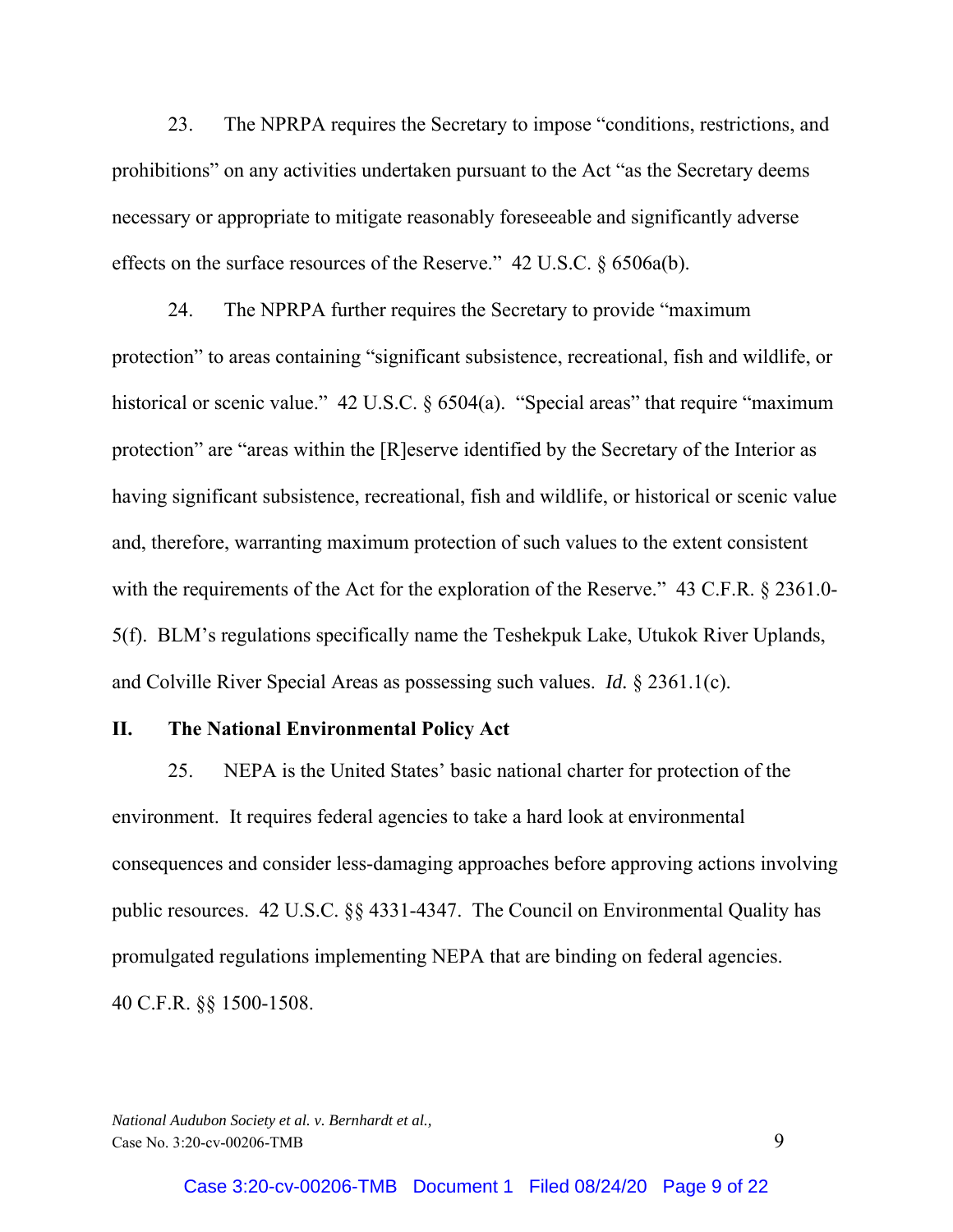26. NEPA requires that federal agencies prepare a "detailed statement" regarding all "major Federal actions significantly affecting the quality of the human environment." 42 U.S.C. § 4332(2)(C). This statement, known as an EIS, must, among other things: rigorously explore and objectively evaluate all reasonable alternatives; analyze all direct, indirect, and cumulative environmental impacts; and include a discussion of the means to mitigate adverse environmental impacts. 40 C.F.R. §§ 1502.14, 1502.16.

27. Direct effects include those that "are caused by the action and occur at the same time and place." 40 C.F.R. § 1508.8(a). Indirect effects include effects that "are caused by the action and are later in time or farther removed in distance, but are still reasonably foreseeable." *Id.* § 1508.8(b). Cumulative effects are "the impact on the environment which results from the incremental impact of the action when added to other past, present, and reasonably foreseeable future actions regardless of what agency (Federal or non-Federal) or person undertakes such other actions." *Id.* § 1508.7

28. An agency must "study, develop, and describe appropriate alternatives to recommended courses of action in any proposal which involves unresolved conflicts concerning alternative uses of available resources." 42 U.S.C. § 4332(2)(E).

#### **STATEMENT OF FACTS**

## **I. Management of the Reserve and the 2013 Integrated Activity Plan**

29. BLM manages the lands, wildlife, and other values and uses of the Reserve, including any oil and gas activities in the Reserve, through a multi-step process. It first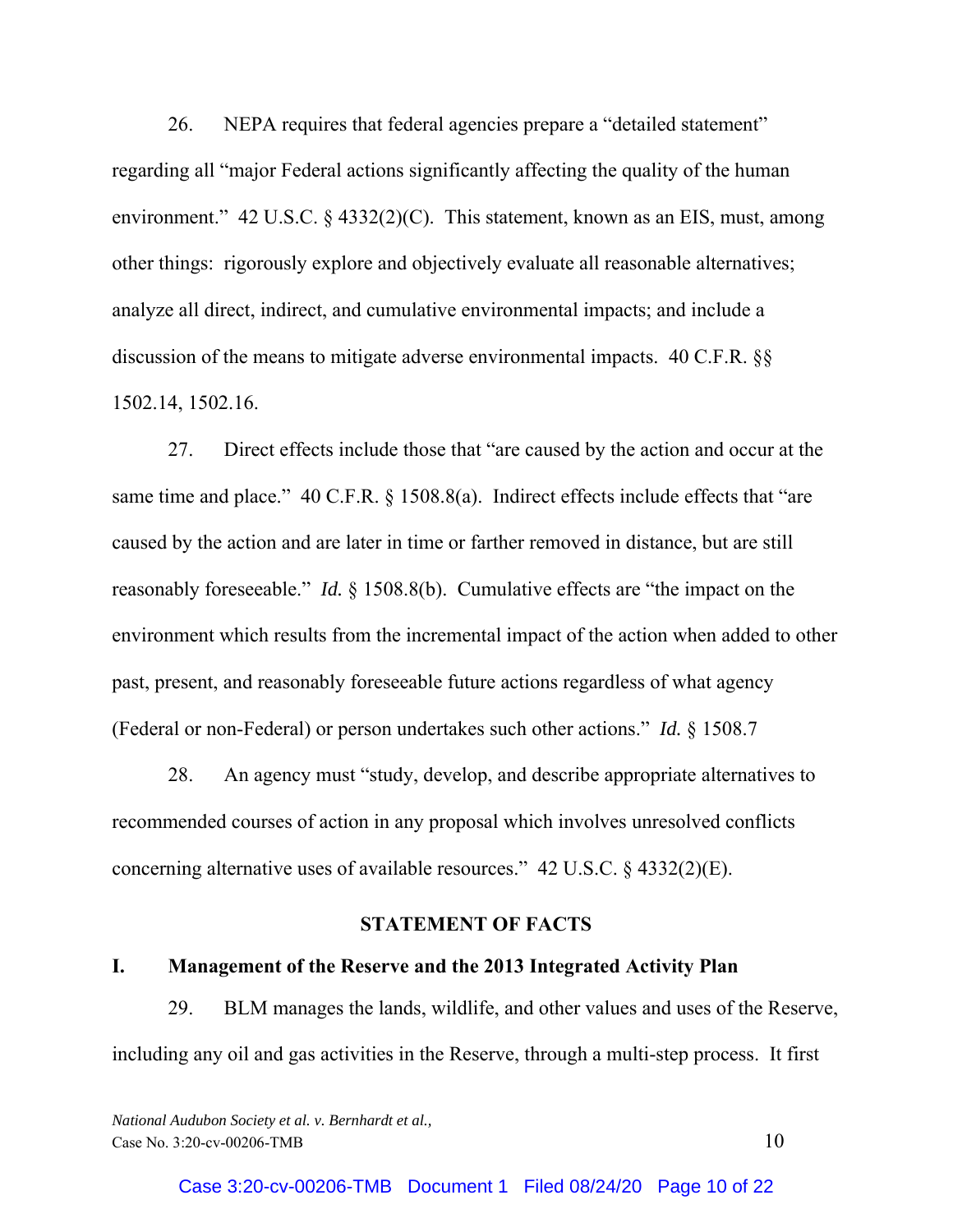promulgates "activity plans," which are programmatic management plans that zone areas of the Reserve for various purposes, set aside lands for protection of surface values, and impose limits on the manner in which oil and gas activities may take place in those areas in which oil and gas leasing is permitted. It may next hold lease sales in specified tracts, which vary from sale to sale, in areas that the activity plans have designated as open for leasing. For areas where leases are sold, BLM then reviews exploration plans submitted by lessees, and, if oil or gas are discovered on the leases, it reviews development plans for developing and producing these fossil fuels.

30. In 2013, the Department of the Interior issued a comprehensive management plan covering the entire Reserve. This 2013 Plan designated approximately 52 percent (11.8 million acres) of the Reserve as available for oil and gas leasing, subject to requirements to protect other values, and prohibited altogether oil and gas leasing on approximately 11 million acres particularly valuable for wildlife habitat or for other uses. It expanded existing Special Areas, including the Teshekpuk Lake Special Area, and added the Peard Bay Special Area. The 2013 Plan's leasing prohibitions covered most of the lands within the five designated Special Areas.

31. The 2013 Plan made approximately 3.1 million acres in the Teshekpuk Lake Special Area unavailable for leasing to protect essential habitat for birds and caribou that are primary subsistence resources for Alaska Native communities.

32. In the southwestern portion of the Reserve, the 2013 Plan prohibited new non-subsistence infrastructure in 7.3 million acres to protect essential habitat for caribou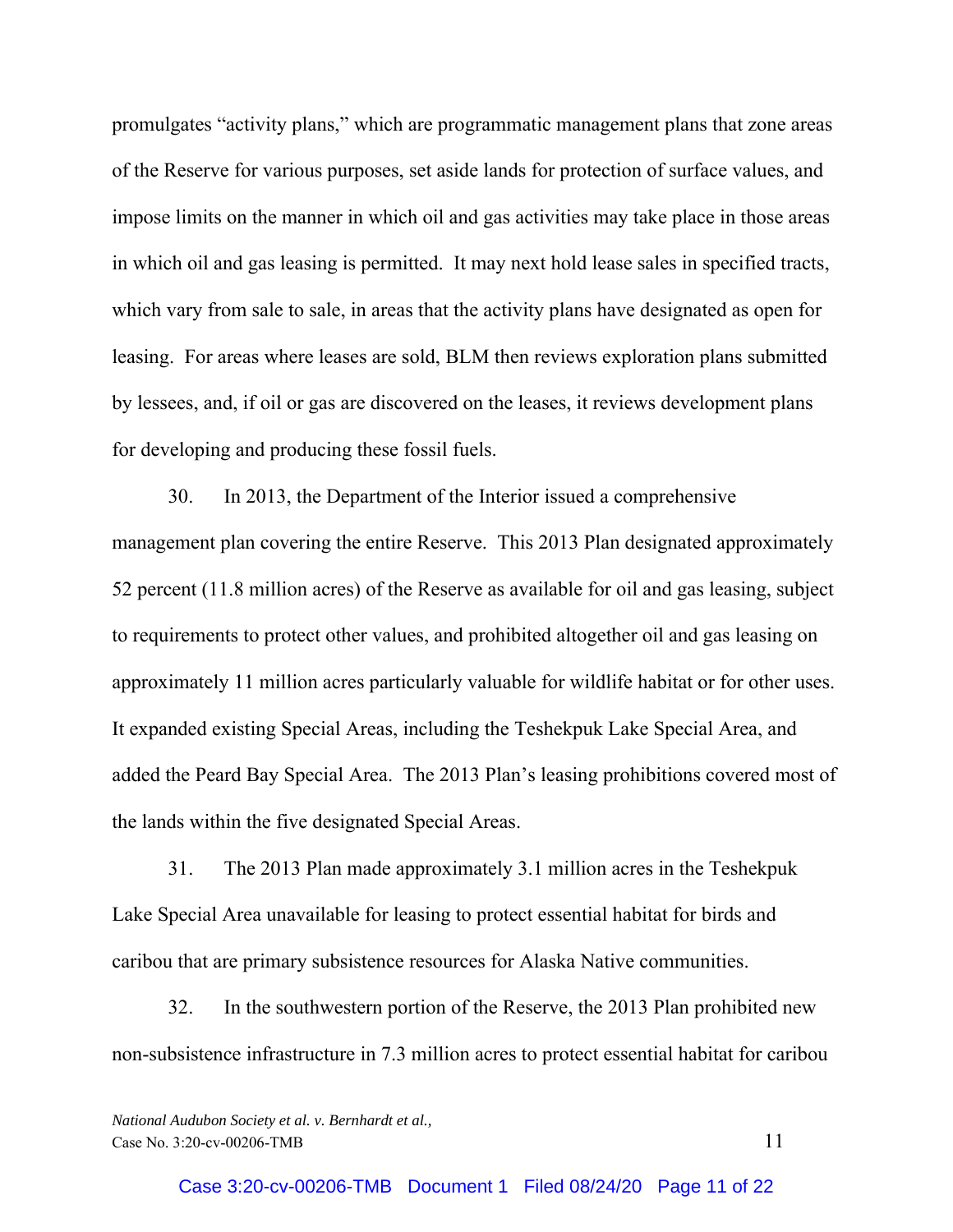in the Western Arctic Herd. The 2013 Plan added approximately 3.1 million acres to the Utukok River Uplands Special Area "to more fully encompass prime calving and insectrelief habitat" within the Reserve.

33. In the 2013 Plan, the purpose of the Colville River Special Area was modified "to protect all raptors, rather than the original intent of protection for arctic peregrine falcons." The Colville River and its wetlands provide the most important raptor nesting habitat on the North Slope, and are home to a variety of raptor species, including the gyrfalcon, golden eagle, and rough-legged hawk. The Colville River Delta also provides fish for subsistence users.

34. BLM created the Peard Bay Special Area in the 2013 Plan to protect important marine mammal habitat and a high-use area for shorebirds and waterbirds. BLM recognized the importance of this coastal area of the Reserve for fish and marine mammals, and the coastal and riverine areas for subsistence. The 2013 Plan made the Peard Bay and Kasegaluk Lagoon Special Areas—as well as Elson Lagoon, Dease Inlet, Admiralty Bay, and other smaller inlets along the coast north and east of Teshekpuk Lake—unavailable for leasing to minimize the risk of an oil spill or other disturbance.

## **II. The Revised Plan Final EIS**

35. In 2017, the Secretary of the Interior signed Secretarial Order 3352, which directed that the 2013 Plan be revised to allow for more oil and gas leasing in the Reserve. BLM began a NEPA scoping process and, on November 21, 2019, released a draft EIS for the revised Plan. The draft EIS considered four alternatives — one no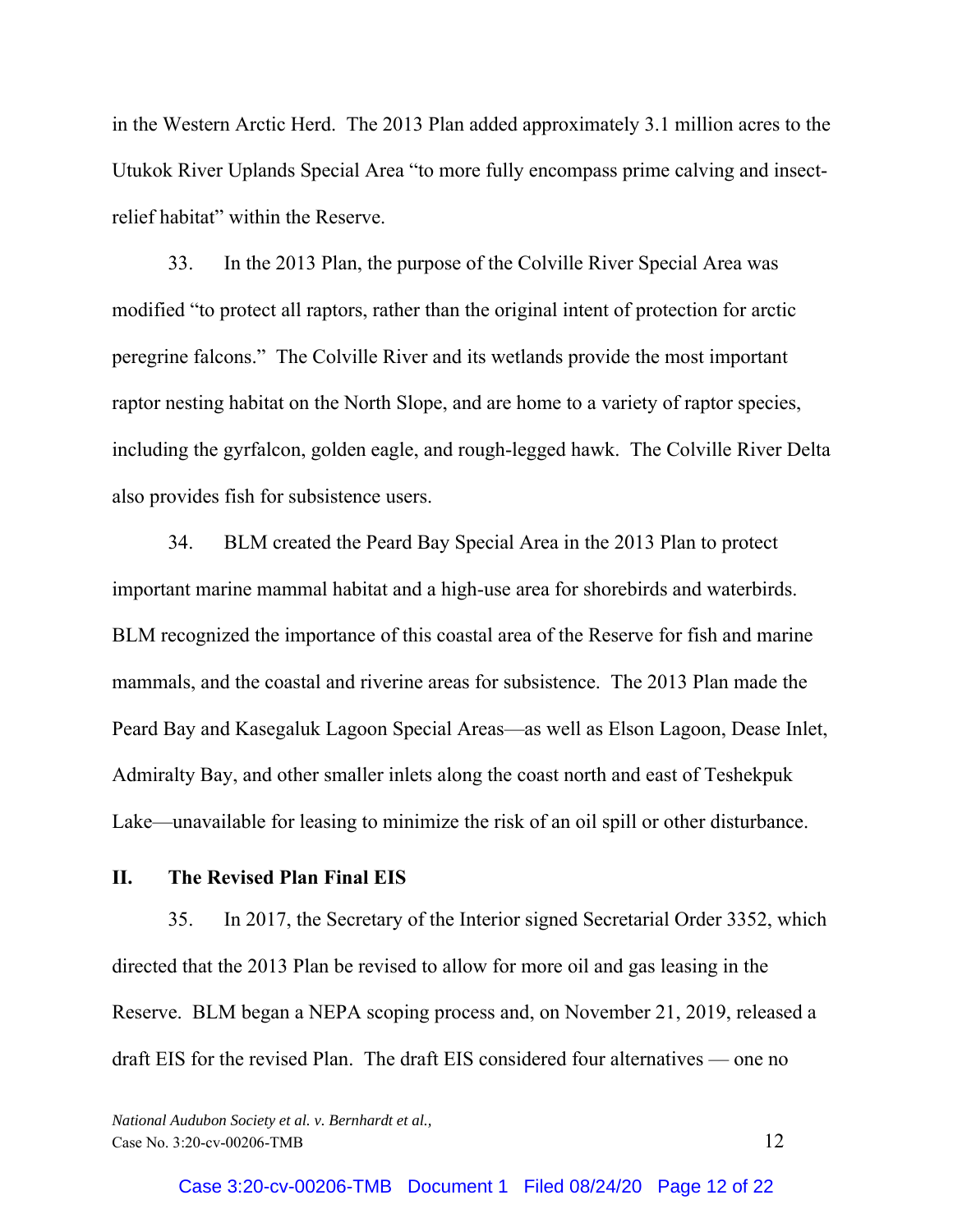action alternative and three action alternatives. Alternative A, the no-action alternative, would leave the 2013 Plan in place; Alternative B would open 50 percent (11.4 million acres) of the Reserve to oil and gas leasing; Alternative C would open 75 percent (17.1 million acres); and Alternative D would open 81 percent (18.3 million acres). The same stipulations and required operating procedures applied across the action alternatives, and all three action alternatives abolished the Colville River Special Area.

36. On June 26, 2020, BLM published a final EIS for the revised Plan. The final EIS considers five alternatives—Alternative A (no-action alternative), a modified version of each of the three action alternatives that were considered in the draft EIS (Alternatives B, C, and D), and a new, preferred alternative (Alternative E). Each of the action alternatives the final EIS considers would allow continued expansion of oil and gas leasing in the Reserve. BLM's preferred Alternative E would open 82 percent (more than 18.5 million acres) of the land in the Reserve to leasing, including many of the Reserve's most special and fragile landscapes such as the Teshekpuk Lake area. The increase in leasing described in preferred Alternative E equates to approximately 6.7 million more acres being open to oil and gas activities in the Reserve, affecting many Special Areas and the values they protect. The final EIS does not recognize that recent scientific information indicates that the Reserve deserves more protection, not less.

37. The preferred Alternative E would open all of the previously protected Teshekpuk Lake Special Area to oil and gas activities. This area provides some of the most important waterfowl nesting habitat in the Arctic. For example, the Teshekpuk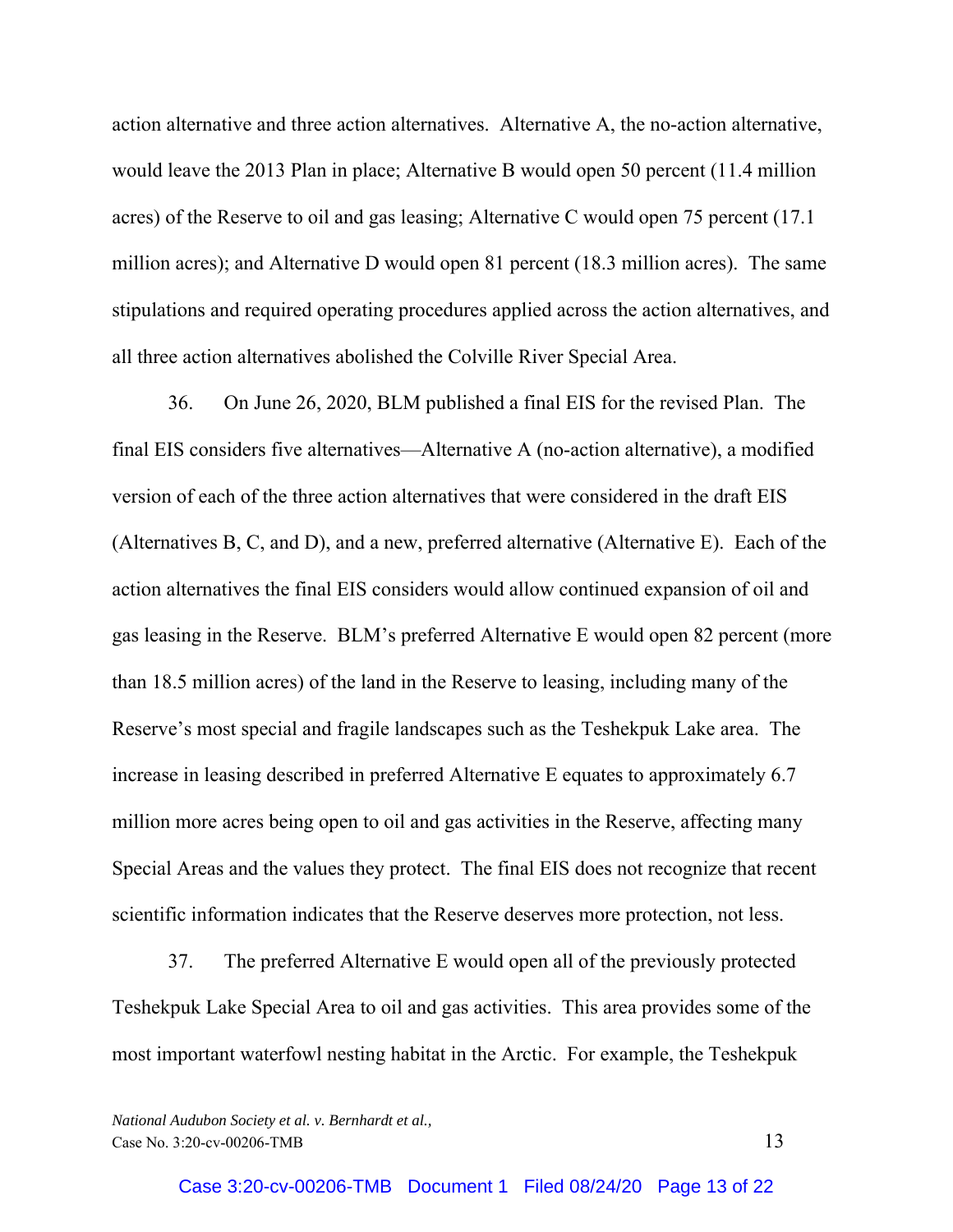Lake watershed provides nesting habitat for many migratory waterfowl species, including northern pintails, long-tailed ducks, king eiders, Pacific brant, greater white-fronted geese, tundra swans, and three species of loons—Pacific, red-throated, and yellow-billed. The Teshekpuk Lake Special Area provides essential molting habitat for significant populations of migratory Pacific brant, greater white-fronted geese, and Canada geese. Spectacled and Steller's eiders, both listed as threatened species under the Endangered Species Act, 16 U.S.C. §§ 1531-1544, have relatively high nesting densities in areas around Teshekpuk Lake.

38. Opening the Teshekpuk Lake Special Area to oil and gas leasing could have significant impacts for the millions of birds from all over the world that nest there. These birds are vulnerable to the effects of oil and gas development. Gravel mining and deposition necessary for constructing oil and gas infrastructure destroys bird habitat, encroaching upon molting areas for brant and nesting grounds for ducks, geese, and shorebirds near Teshekpuk Lake. Aircraft flying at low altitudes may disturb molting geese near the lake. Molting demands energy and leaves geese flightless, making them especially vulnerable to disruptions, and some never become habituated to human activities. BLM does not adequately analyze these impacts from opening the Teshekpuk Lake region to oil and gas activities.

39. The Teshekpuk Lake Special Area also encompasses major calving grounds for the 56,000 caribou of the Teshekpuk Caribou Herd. The population has declined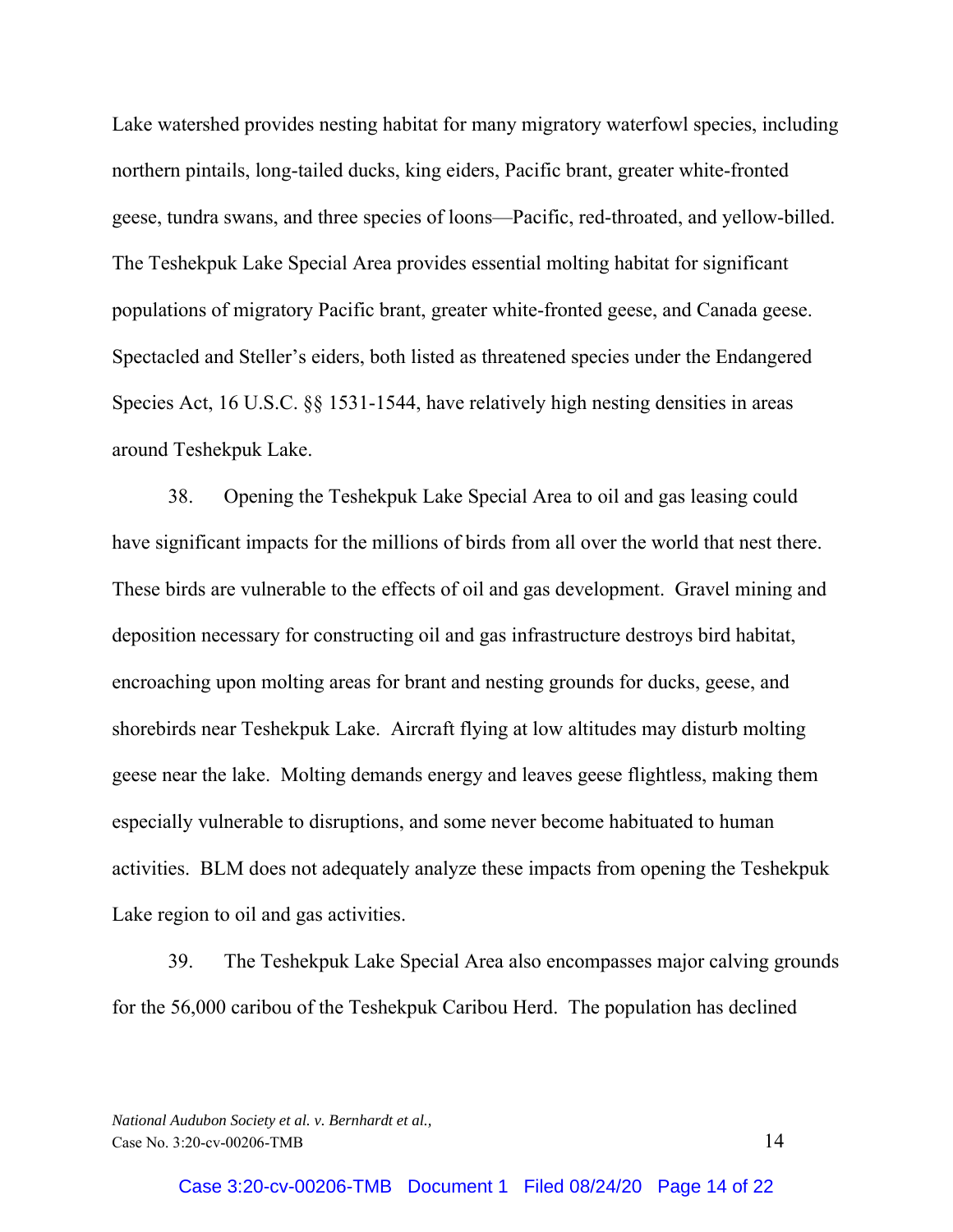from a high of nearly 69,000 in 2008. This caribou herd is an important food resource for local Alaska Native families.

40. The Teshekpuk Caribou Herd and other resources in and around the Teshekpuk Lake Special Area sustain the primarily Iñupiat community of Nuiqsut. Nuiqsut is situated on the eastern border of the Reserve, along the Colville River, about 35 miles south of the Beaufort Sea coast. Community members depend on the fish and wildlife of the Reserve, especially in areas within and near the Teshekpuk Lake Special Area, for essential traditional subsistence hunting, trapping, and fishing activities. Traditional hunting, trapping, and fishing practices—and the traditions of sharing and passing these practices to future generations—are critical to the community's health, well-being, and cultural identity. Caribou hunting in the area, particularly in the winter, is especially important.

41. The revised Plan described in preferred Alternative E, along with Alternatives C and D, would also open the previously protected Utukok River Uplands Special Area to oil and gas activities. The Utukok River Uplands Special Area provides key habitat for the Western Arctic Herd, including during critical calving, insect-relief, and migration periods. It is also home to brown bears, wolverines, raptors, moose, and wolves. The area is an important subsistence use area and provides excellent opportunities for recreation and study of natural flora and fauna. The Utukok River Uplands Special Area also protects the headwaters of many of the Reserve's pristine rivers, including the Colville River.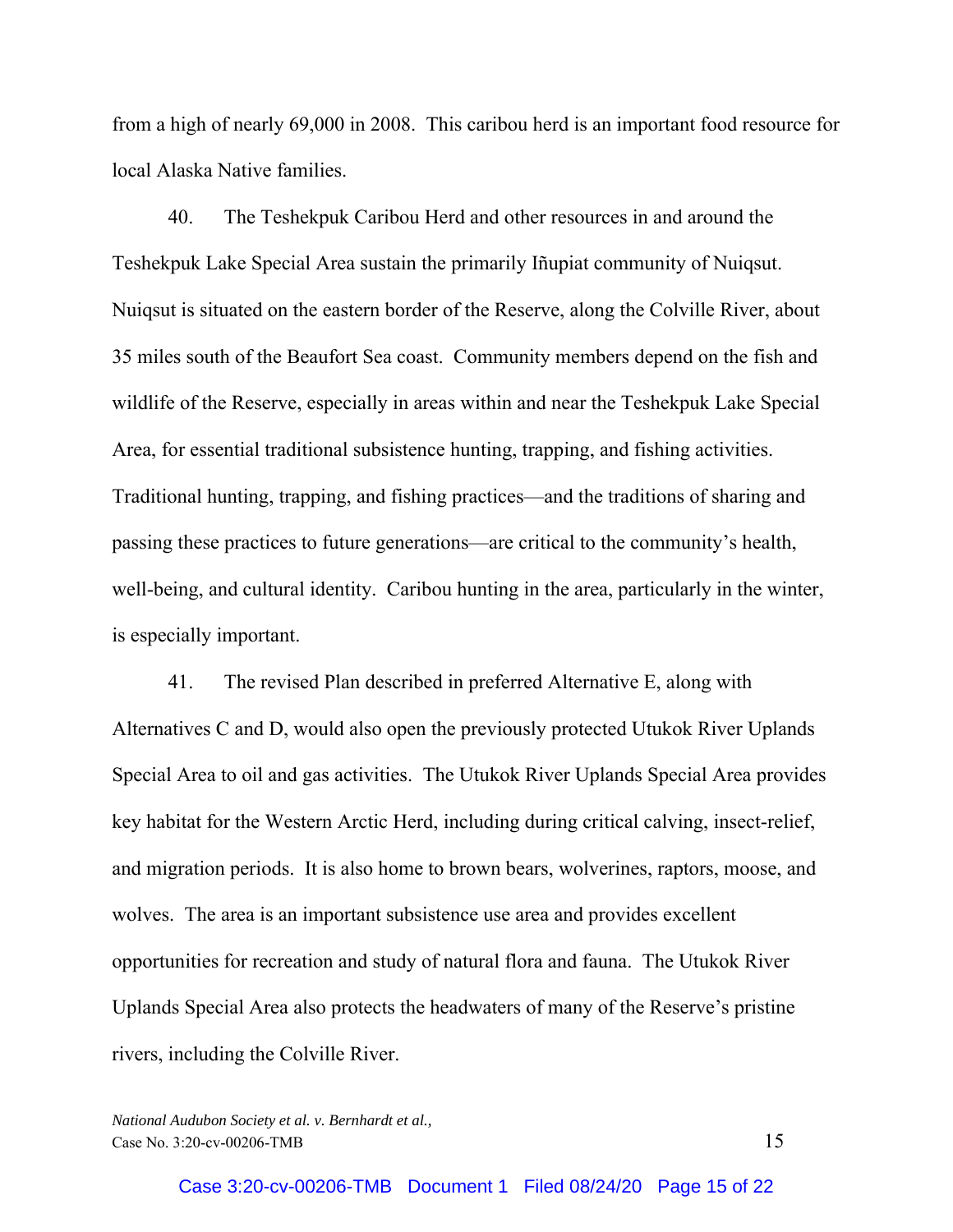42. Allowing oil and gas infrastructure in key caribou habitat in the Teshekpuk Lake and Utukok River Uplands Special Areas, as allowed under preferred Alternative E and other action alternatives in the final EIS, could have significant adverse effects on caribou. It could cause shifts in distribution, potentially driving caribou to low quality habitats, and causing reduced calf survival and affecting herd growth rates. Oil and gas infrastructure in Teshekpuk Lake and in the Utukok River Uplands Special Areas could displace caribou from areas that are essential for calving, rearing, insect relief, and migration. Winter oil and gas activities could also disturb or displace caribou overwintering in the Reserve, resulting in increased energy expenditures during an already difficult time of year. BLM did not take a hard look at these potential impacts to caribou and other species from opening the Teshekpuk Lake and Utokok River Uplands Special Areas to oil and gas activities.

43. All of the action alternatives in the final EIS, including the preferred Alternative E, remove the Colville River Special Area. The Colville River is the largest of Alaska's rivers that flow to the Arctic Ocean. It is an essential source of food and a mode of travel for Alaska Native subsistence hunters. The river and its tributaries provide important habitat for moose, brown bears, wolves, wolverines, and at least twenty species of anadromous and freshwater fish. It is a spectacularly scenic area with substantial recreation values. The Colville River is known for high concentrations of songbirds and birds of prey, including arctic peregrine falcons, gyrfalcons, and rough-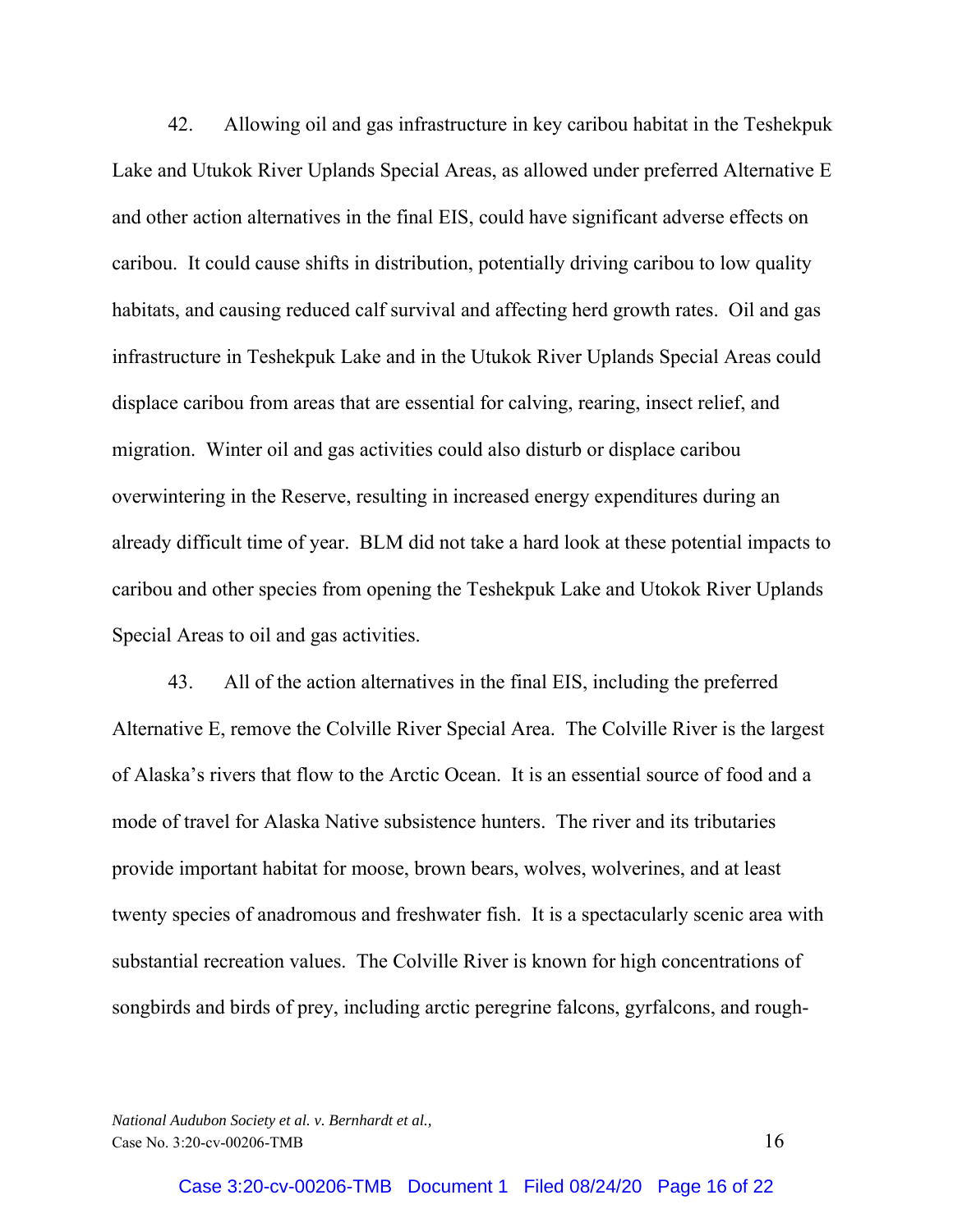legged hawks. It is recognized as one of the most significant regional habitats for raptors in North America.

44. Removing protections for this area has the potential to significantly affect the raptors that depend on it, as well as the subsistence traditions of Alaska Native peoples. Industrial infrastructure located near the Colville River could compromise raptor nest sites and impair foraging habitats such as ponds, lakes, wetlands, and streambanks. Gravel mining from cliffs along the river would likely destroy nesting habitat. Power lines can electrocute raptors. Motorized vehicles, aircraft, heavy equipment, and seismic surveys may disturb nesting arctic peregrine falcons and gyrfalcons. Moose and muskoxen that concentrate along the Colville River in winter could expend precious energy to avoid seismic surveys and exploratory drilling activities. Pipelines near the river may impede moose movements. BLM has not taken a hard look at these potential impacts of removing the Colville River Special Area.

45. BLM's preferred Alternative E would open additional areas for leasing along the coastal and lagoon areas of the Reserve. The coastal areas include subsistence areas for Alaska Native peoples, and provides important habitat for high densities of a multitude of species of birds, including the Spectacled and Steller's eiders. The coastal waters are critical to various marine mammals, including bowhead and beluga whales, spotted seals, and Pacific walruses. The coast also provides the sea ice and habitat conditions to support polar bear denning areas and other critical polar bear habitat. In addition, the Teshekpuk Caribou Herd depends on the Reserve's coastal areas throughout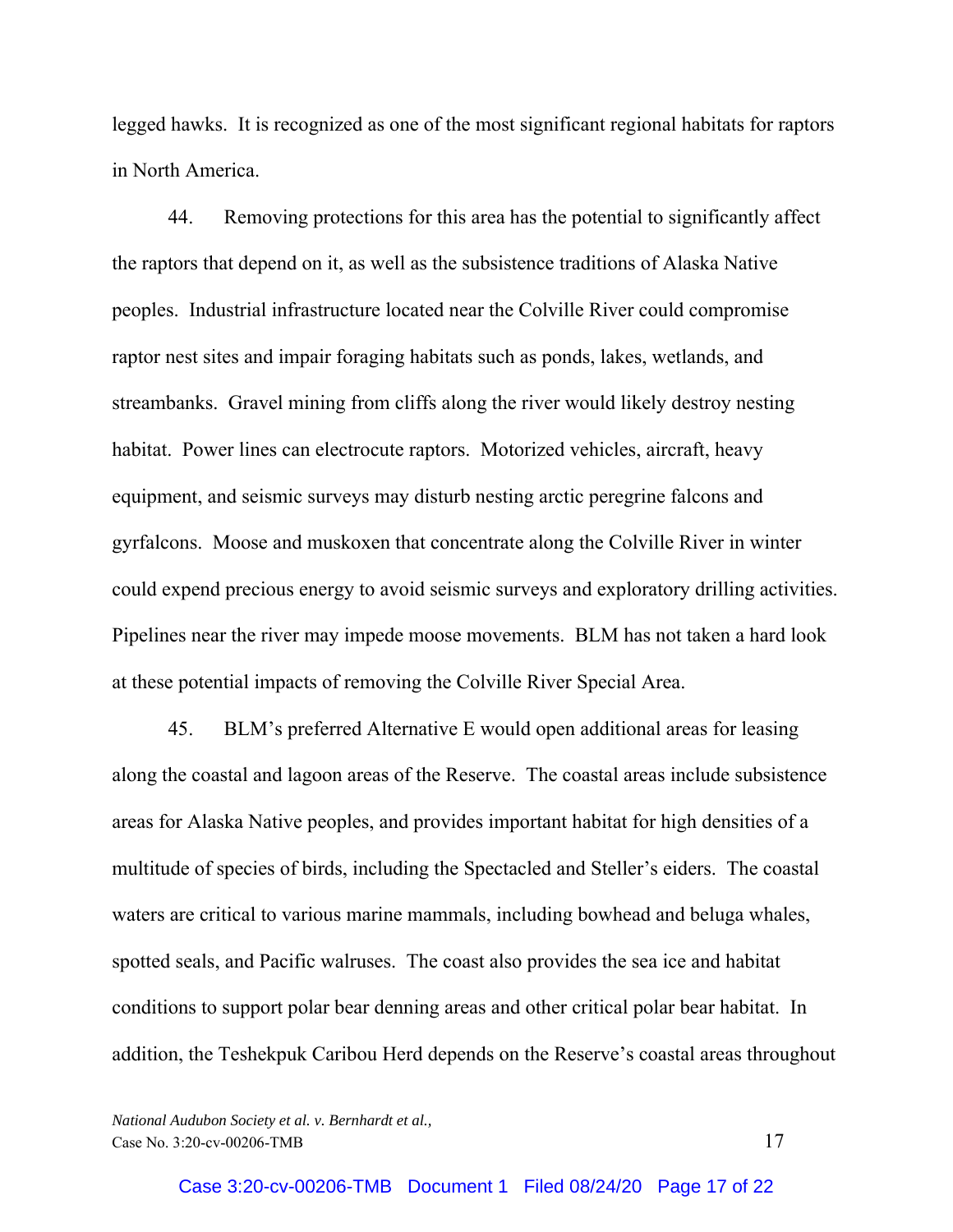the year for calving and post-calving, for shelter during the winter months, and for insect relief.

46. Opening these coastal and lagoon areas to oil and gas activities may significantly affect wildlife, including birds, marine mammals, and caribou, as well as subsistence practices. It significantly increases the probability that infrastructure development may interfere with polar bear denning habits. BLM has not taken a hard look at these potential impacts of opening these coastal areas to oil and gas activities.

47. The final EIS estimates that the preferred Alternative E could result in the extraction and burning of approximately 2.6 billion barrels of oil, resulting in nearly one gigaton of  $CO<sub>2</sub>$  emissions over the next 70 years. The final EIS, however, fails to take a hard look at the impacts of those emissions in the context of climate change globally and in the Arctic, and it fails to adequately discuss the significance of greenhouse gas emissions from expanding oil and gas production in the Reserve under the revised Plan.

48. The final EIS did not consider any alternatives that would increase protections over the 2013 Plan. All action alternatives in the final EIS open more areas to oil and gas activities and increase impacts over the status quo. In the final EIS, each of the action alternatives (B, C, D, and E) eliminate the Colville River Special Area and, while expanding the Teshekpuk Lake Special Area further west, eliminate the southern portion of Teshekpuk Lake Special Area and shrink the total acreage protected as a Special Area. All of the action alternatives either open all or a significant portion of the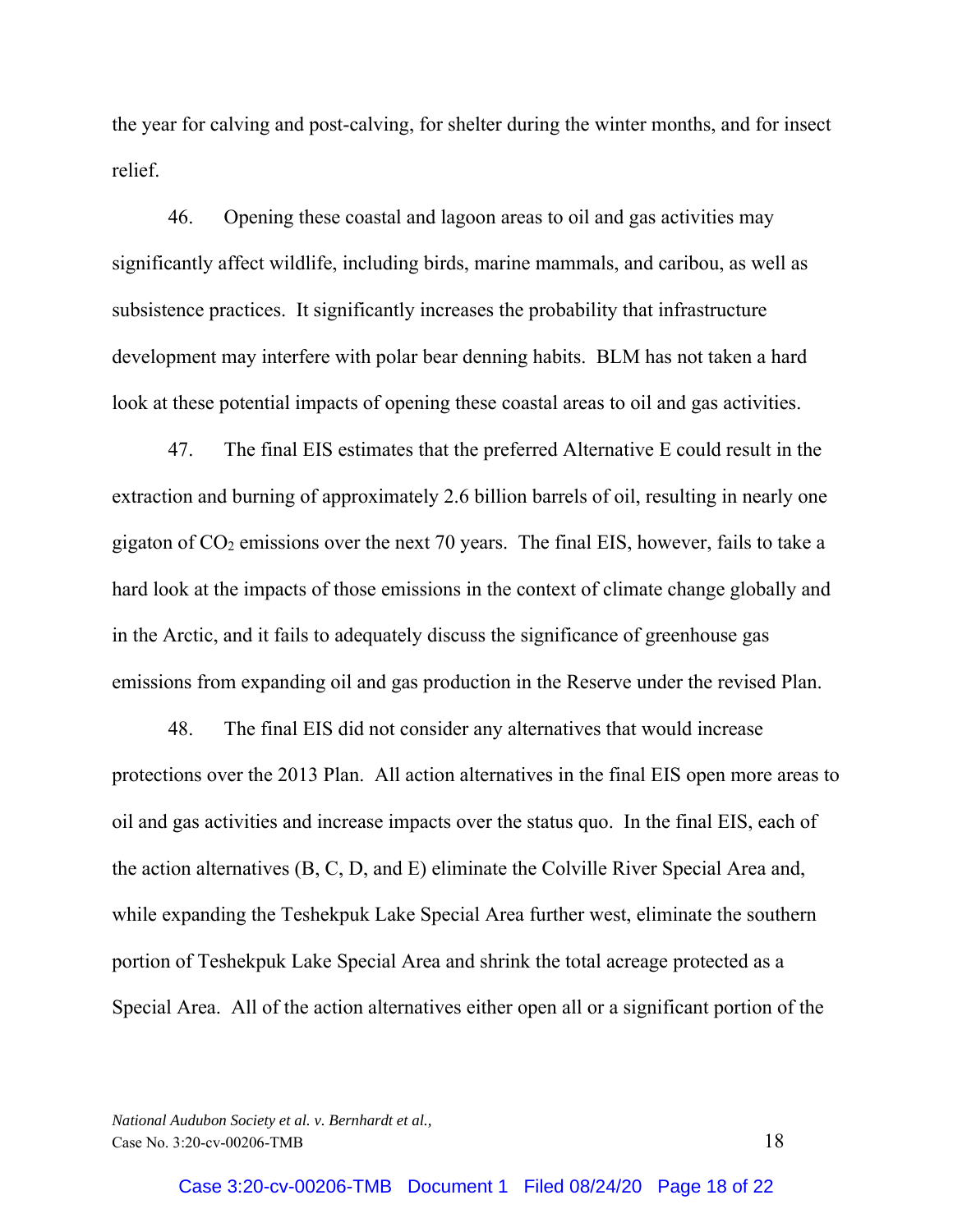Teshekpuk Lake Special Area, or allow pipeline corridors to be developed through the Teshekpuk Lake Special Area.

49. Though BLM presented Alternative B as a more environmentally conservative alternative, for every development scenario in the final EIS, Alternative B would result in increased production of oil, surface disturbance, and gravel and water use, as compared to the no-action alternative. It would also result in increased production and downstream emissions over the no-action alternative. This is primarily because most of the land purportedly protected by Alternative B is already under existing lease.

50. Several comments on the draft EIS implored BLM to consider a no new leasing alternative, another more protective alternative than the no-action alternative (*i.e.*, the 2013 Plan), or an alternative that required existing lessees to undertake phased or limited development. BLM did not consider any of these alternatives.

51. BLM did not consider a more protective alternative in the final EIS. BLM did, however, make several changes between the draft and the final EIS leading to greater potential oil development, including adding a preferred Alternative E and reducing some protections in the other action alternatives. These changes were not subject to public review or comment before the final EIS was finalized, nor do they appear to be responsive to public comments on the draft EIS.

52. For example, BLM's final EIS increased the area open for leasing under several alternatives compared to the amount of area evaluated in the draft EIS. BLM's preferred Alternative E would increase the area available for leasing by approximately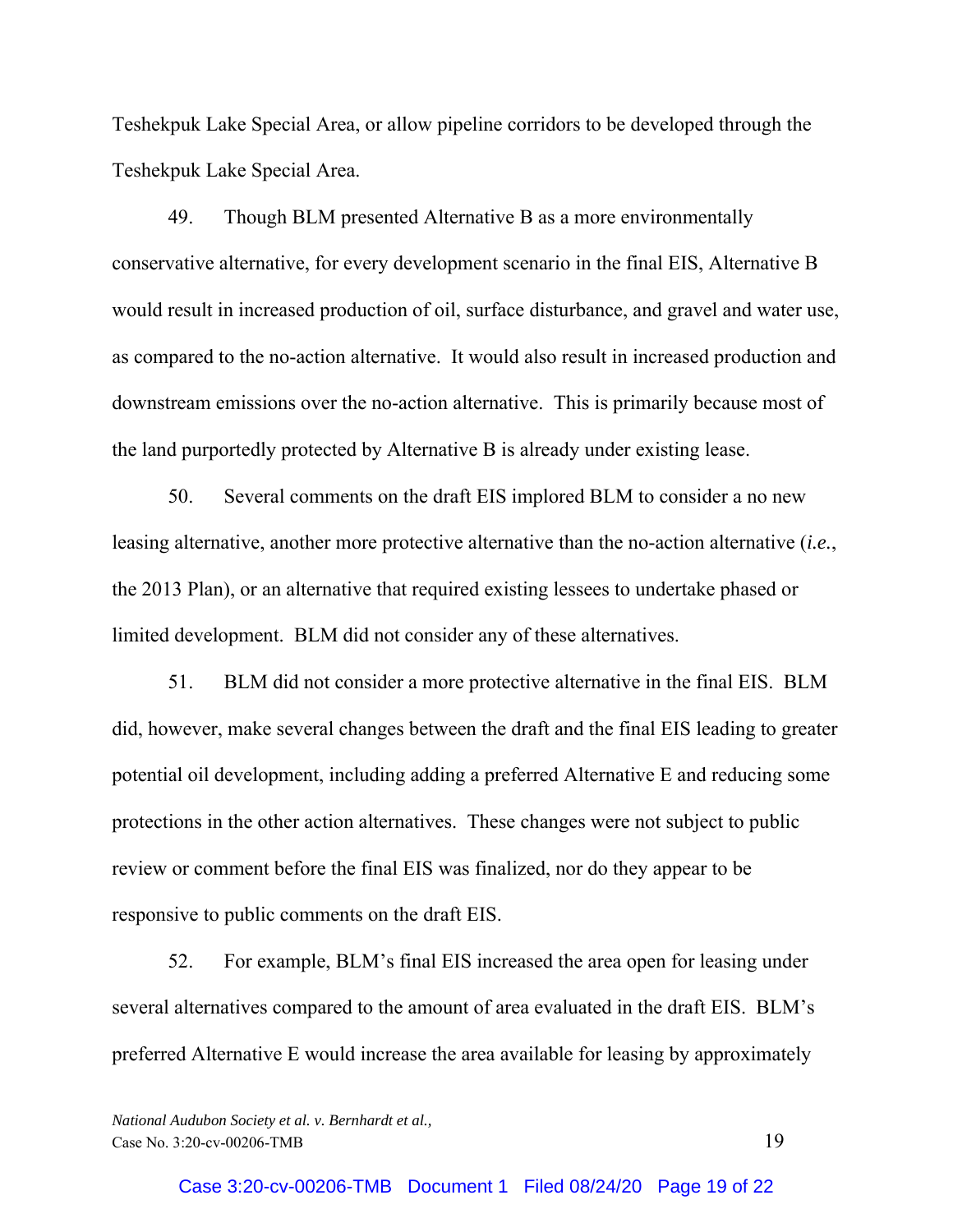329,000 acres over any alternative discussed in the draft EIS. Similarly, Alternatives C and D were modified in the final EIS to each allow approximately 257,000 more acres for potential leasing than was discussed for these alternatives in the draft EIS.

53. Among other areas, the preferred alternative, as well as Alternatives C and D, in the final EIS, newly make available for leasing and infrastructure lands in the southern portion of the Utukok River Uplands Special Area.

54. BLM states in the final EIS that it plans to conduct no additional NEPA analysis for lease sales, stating that the final EIS "is intended to fulfill NEPA requirements for lease sales conducted at least through December 2039 and potentially thereafter." The final EIS, however, does not consider lease sale alternatives (*i.e.*, various configurations of lease sales in various years), nor does it attempt to analyze or compare the impacts of different lease sale alternatives. As discussed above, the alternatives the final EIS considers simply zone certain areas as available or unavailable for leasing and set out restrictions and best management practices in the areas that are open. The impacts analyses for each action alternative are on a massive scale, covering roughly 50 percent (Alternative B), 75 percent (Alternative C), and more than 80 percent (Alternatives D and E) of the Reserve, rather than at the scale of impacts associated with potential future lease sales covering specific areas of the Reserve.

*National Audubon Society et al. v. Bernhardt et al.,*  Case No. 3:20-cv-00206-TMB 20

Case 3:20-cv-00206-TMB Document 1 Filed 08/24/20 Page 20 of 22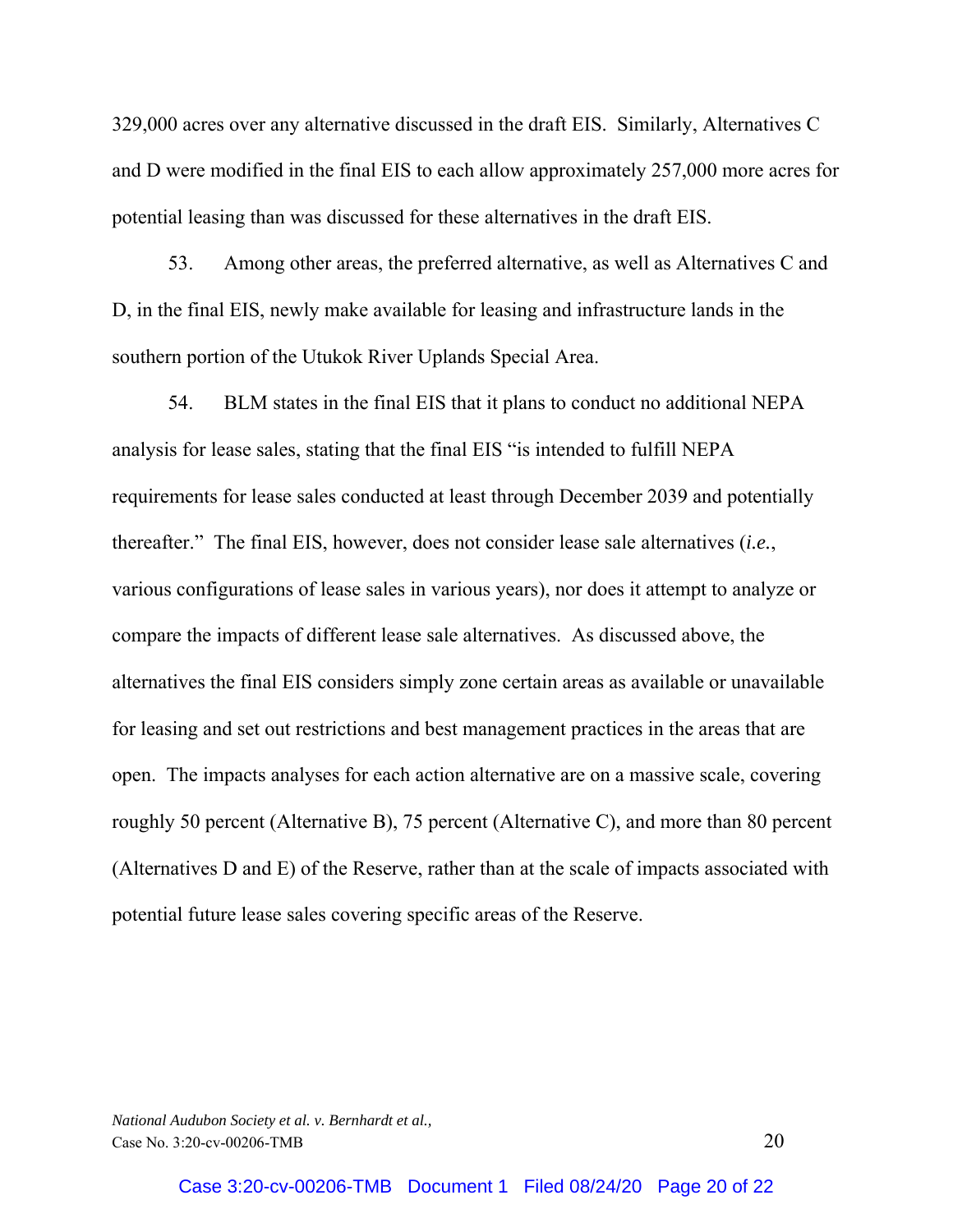#### **CLAIM FOR RELIEF (NEPA)**

55. Plaintiffs incorporate by reference each of the allegations in paragraphs 1 through 54.

56. NEPA requires federal agencies to prepare an EIS on any proposal for "major Federal actions significantly affecting the quality of the human environment." 42 U.S.C. § 4332(2)(C).

57. An EIS must include "a detailed statement" that includes and analyzes the significance of all reasonably foreseeable direct, indirect, and cumulative impacts to the environment of the proposed action along with reasonable alternatives to the proposed action. 42 U.S.C. § 4332(2)(C); 40 C.F.R. §§ 1500-08.

58. Defendants failed to provide an adequate analysis of direct, indirect, and cumulative impacts from, and reasonable alternatives to, the Plan and any lease sales held in reliance on the final EIS, in violation of NEPA, 42 U.S.C. § 4332(2)(C), and its implementing regulations, 40 C.F.R. §§ 1500.2, 1502.1, 1502.14, 1502.16, 1505.1(e).

## **PRAYER FOR RELIEF**

Wherefore, Plaintiffs respectfully request that the Court:

A. Declare that Defendants have violated NEPA, and further declare that the actions set forth above are arbitrary, capricious, and not in accordance with law and procedure required by law;

B. Set aside Defendants' final EIS for the Plan and any actions taken by Defendants in reliance on the final EIS; and